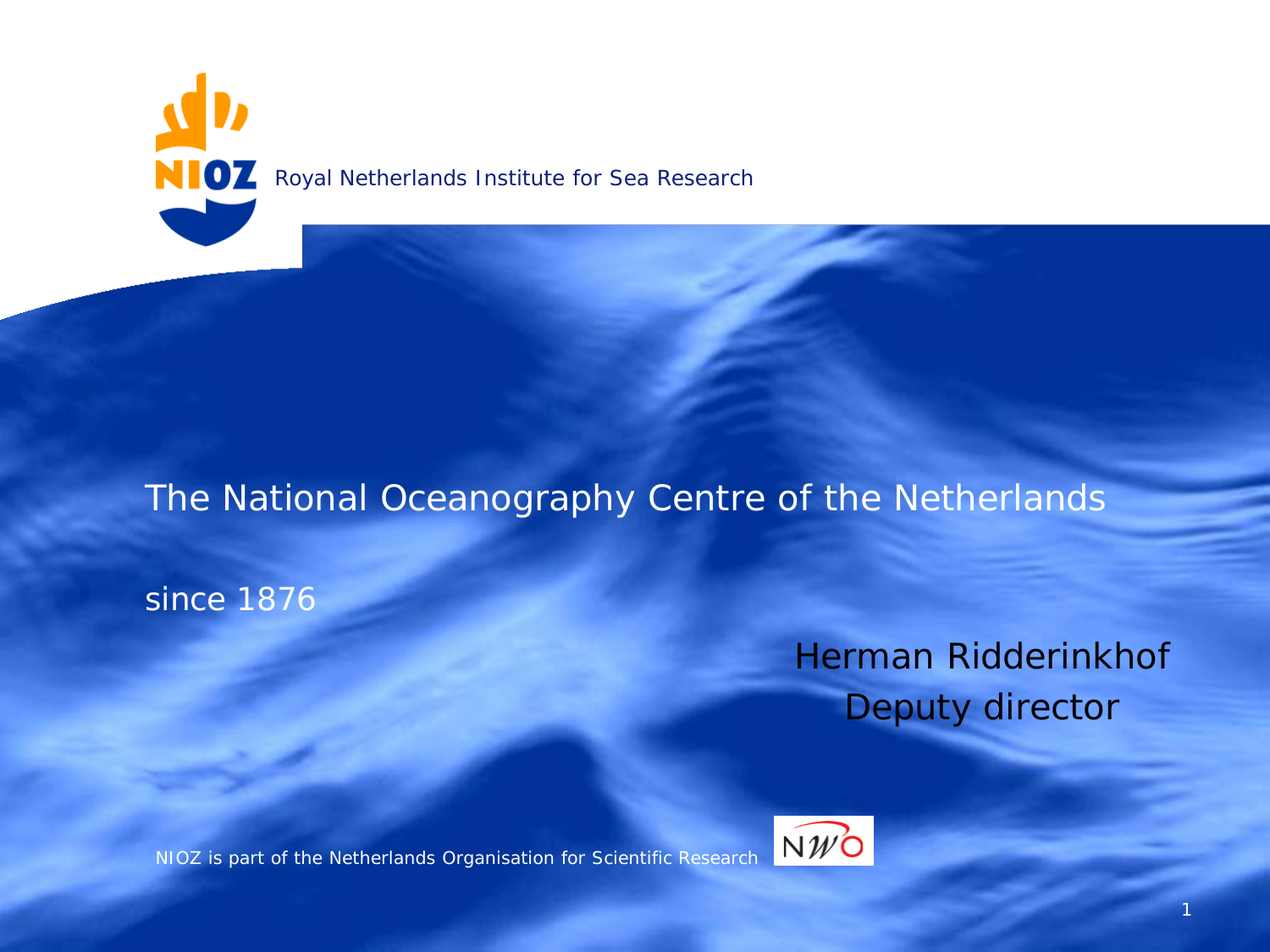



1. Introduction

# 2. Mission

# 3. Organisation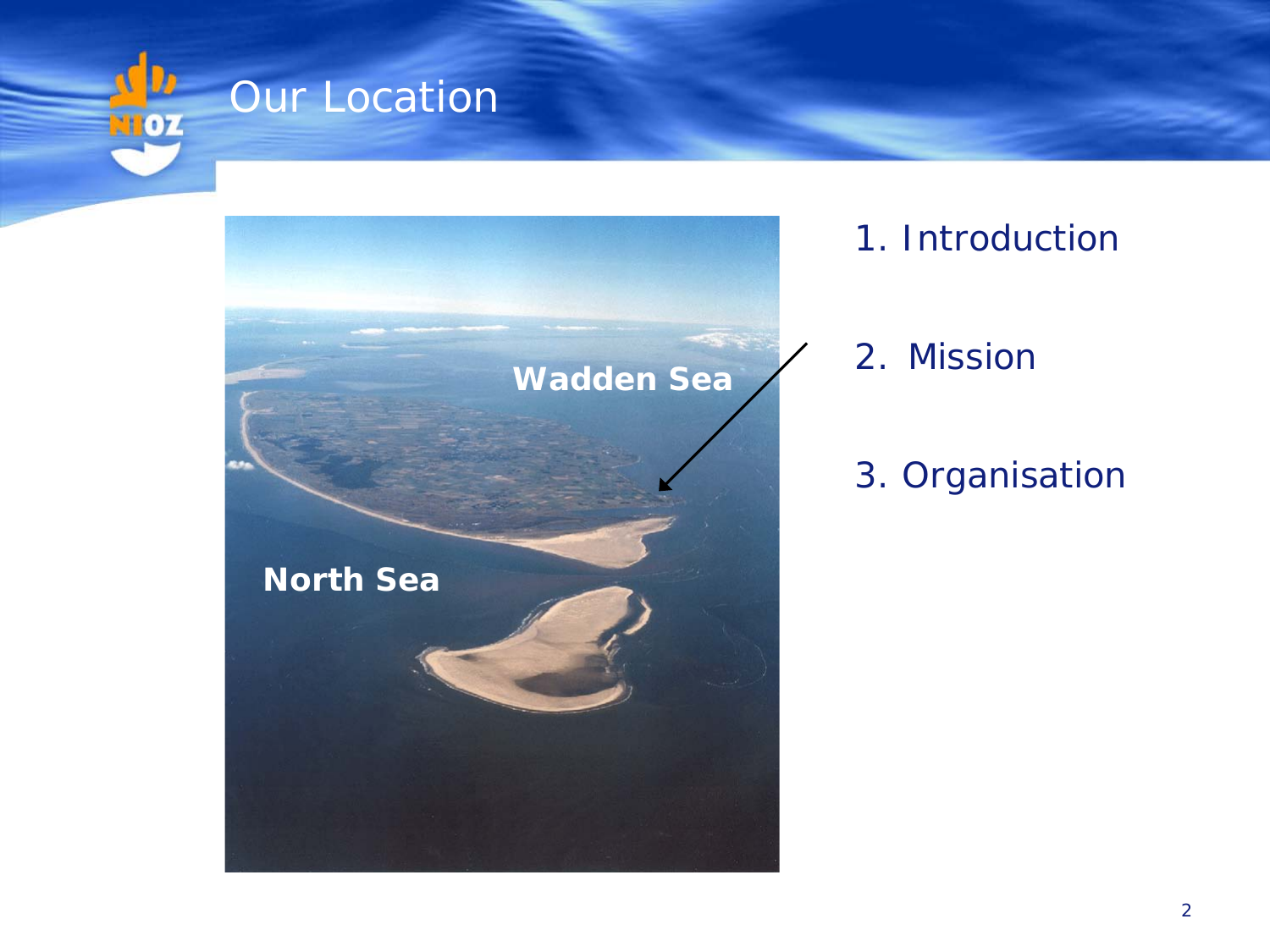

The **mission** of NIOZ is to gain and communicate scientific knowledge on coastal seas and oceans for the understanding and sustainability of our planet. The institute also facilitates and supports marine research and education in the Netherlands and in Europe.

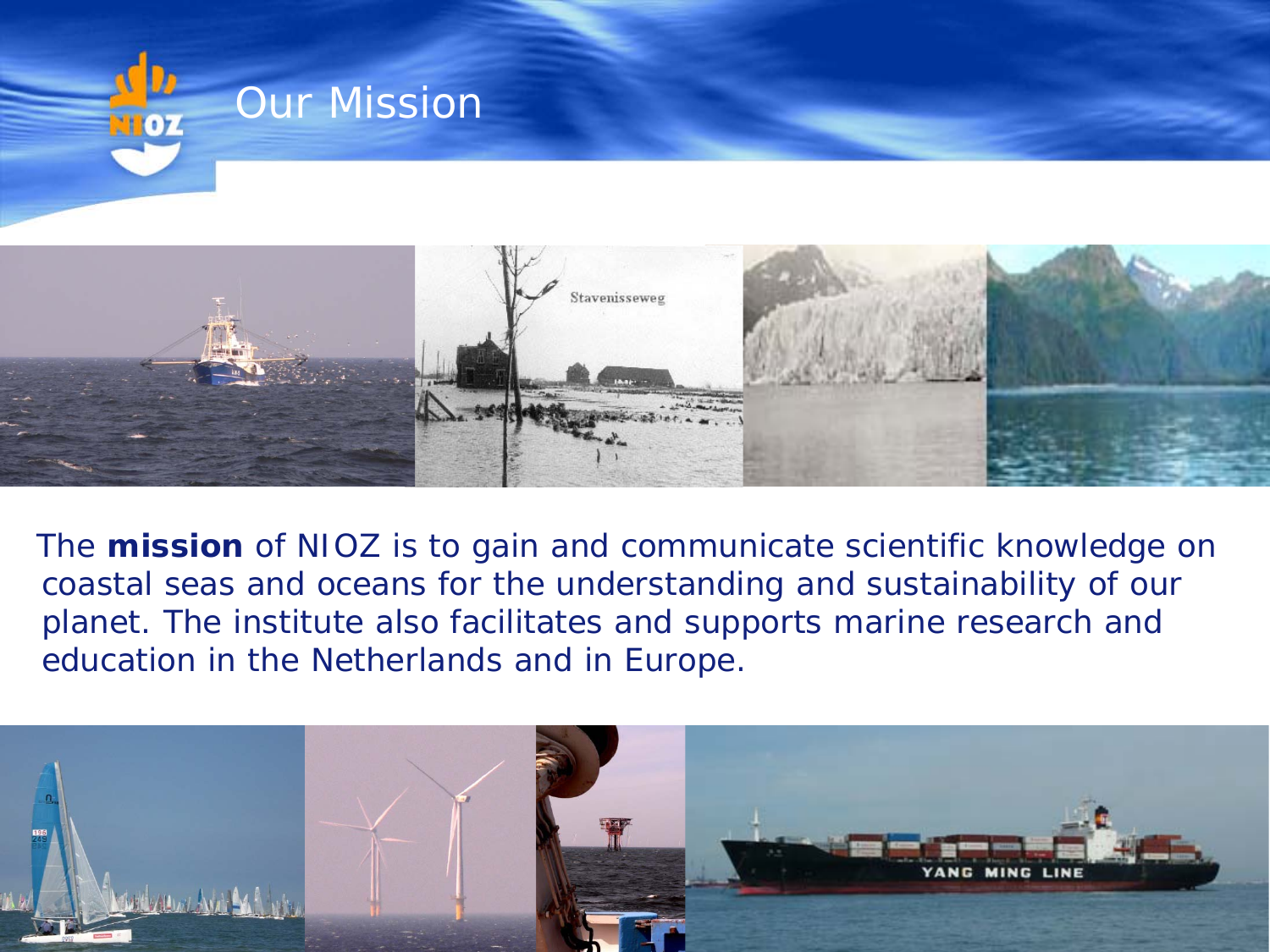

## **Research**

**'how does it (the sea) work'?**

- **Education**
- **Facilities**

# **'Pelagia'**





**'Navicula' 'Stern' (Tern) Flatboat 't Horntje'**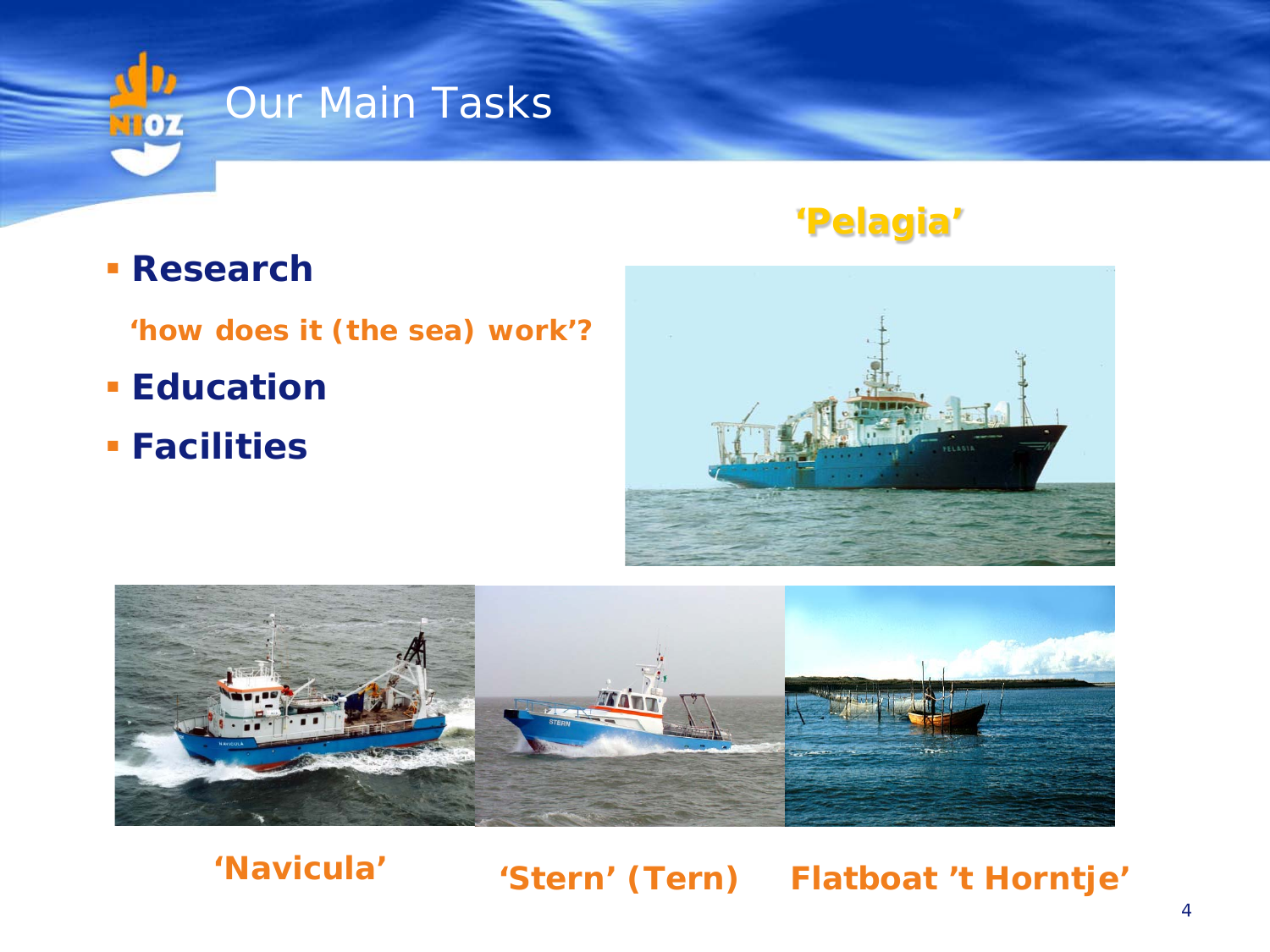

# Where are we active ?



#### **Ronald de Koster for [www.nioz.nl](http://www.nioz.nl/) using Google Earth**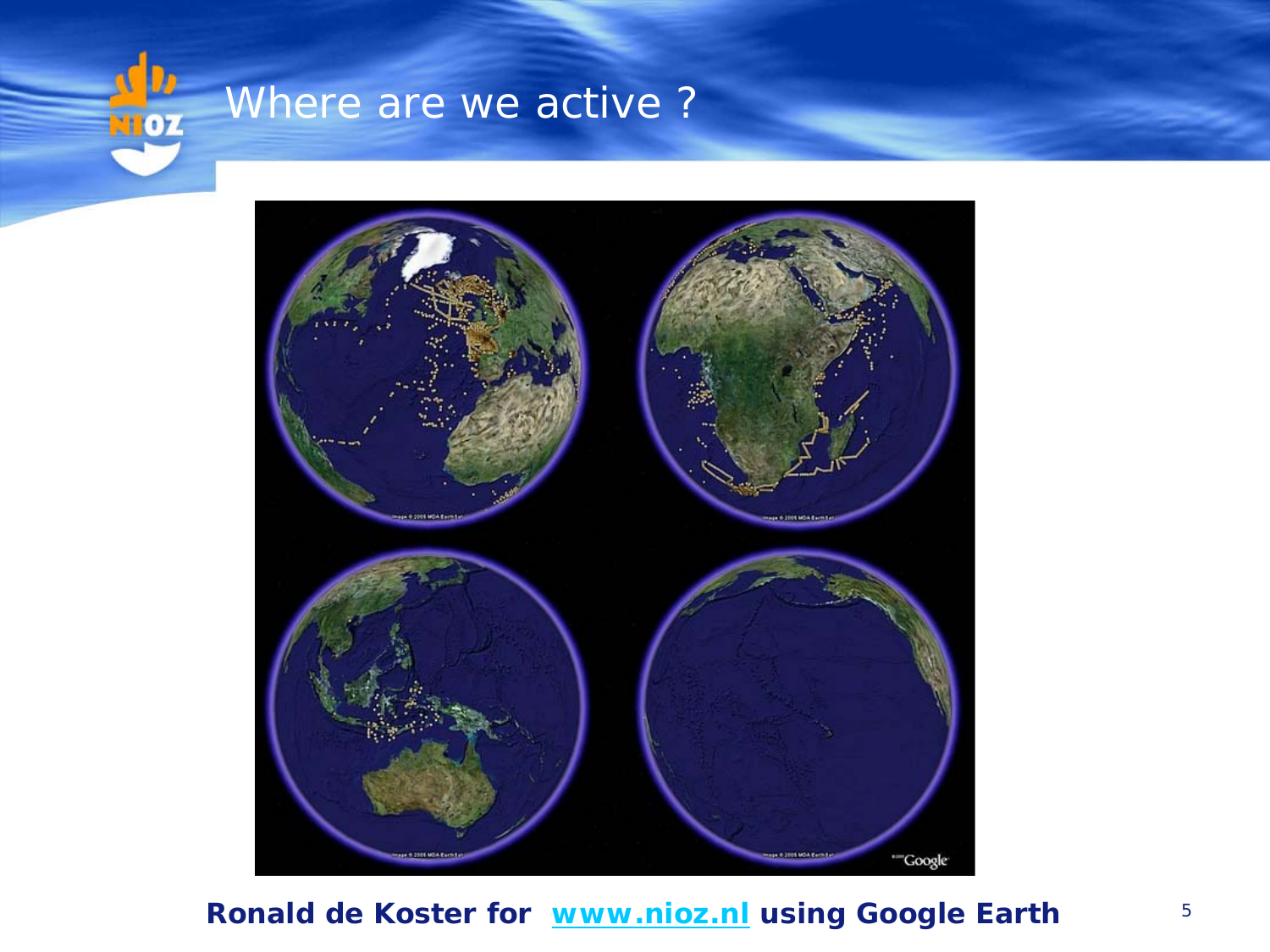



#### **Permanent Staff:**

## Academics, Laboratory Technicians, Workshop Technicians, Ship Crew and others: **140**

| <b>Temporary Staff:</b> |                   | 55        |
|-------------------------|-------------------|-----------|
| <b>Students:</b>        |                   | <u>35</u> |
|                         | <b>Total: 230</b> |           |

#### **Annual Budget: €20 Million/ year**



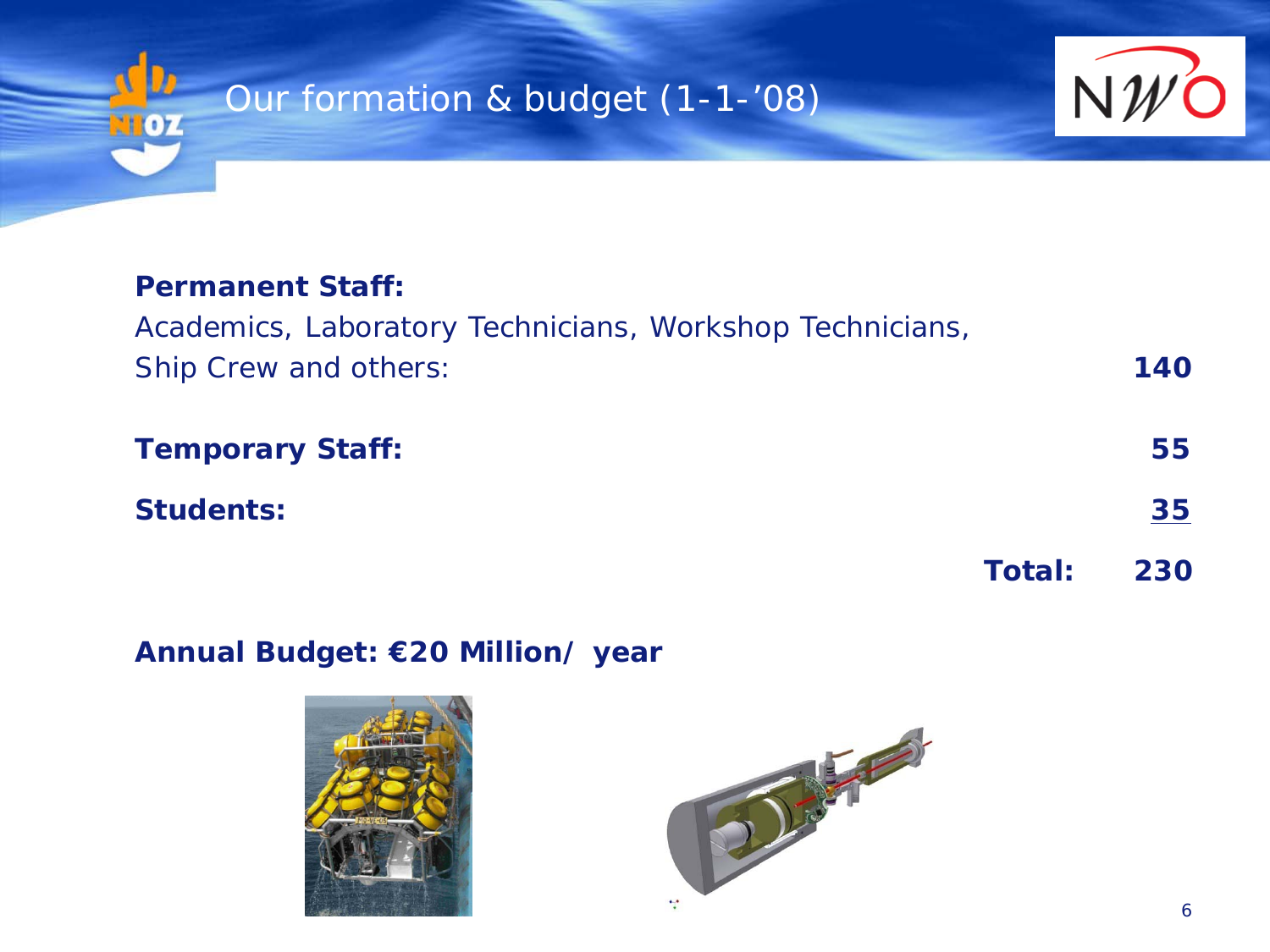## Marine equipment: combination of 'off the shelf + specials (home built) $\mathbf{p}$





# fluoresence-turbidity salinity temperature Currents



# Living animals to test responses



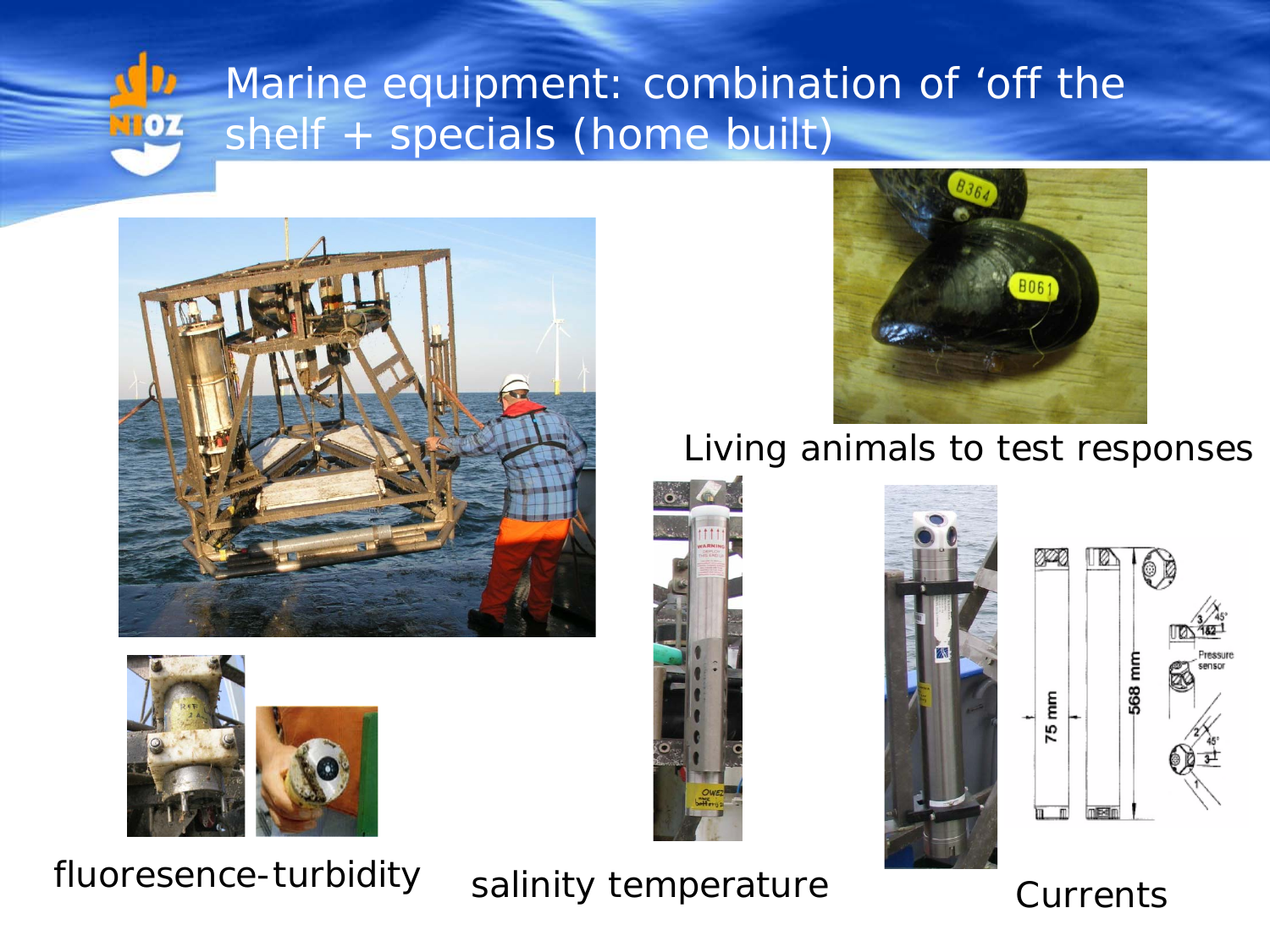

# Mussel monitor









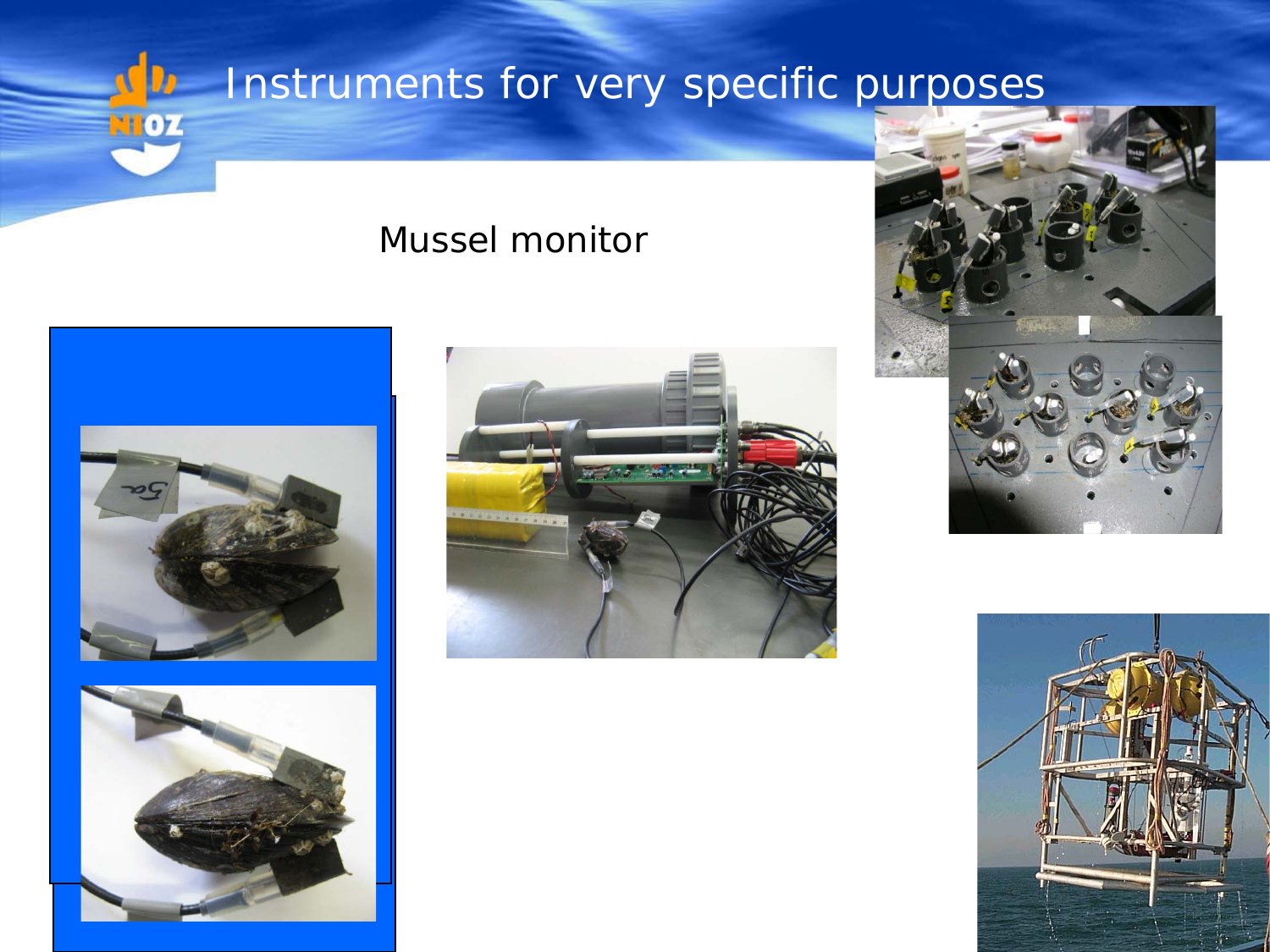

Exchange of

•shiptime

- •(expensive) facilities
- •knowledge

Proof that we do not operate 'in isolation on an island'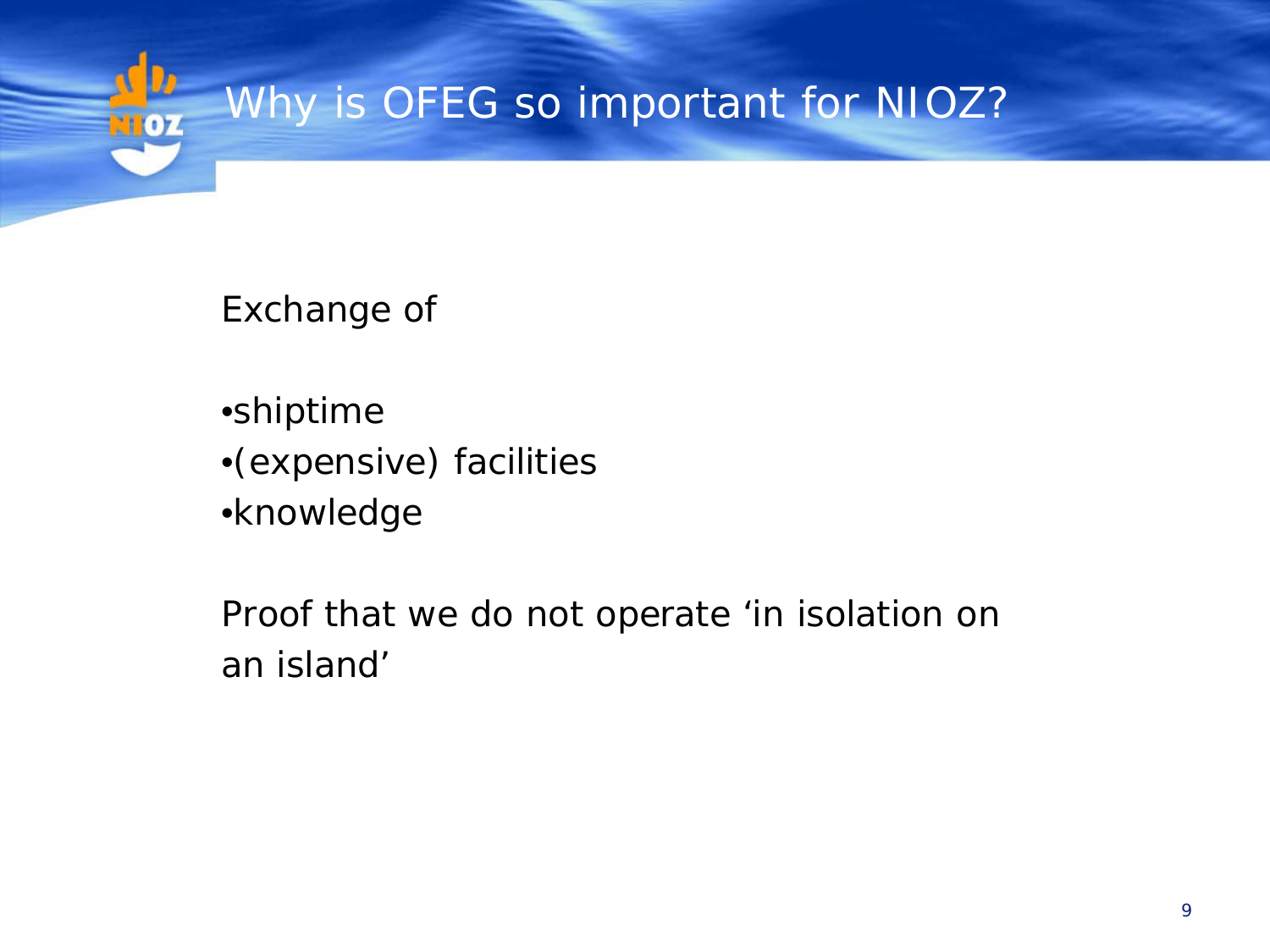



Long term observations with deep sea moorings; part of international global program OceanSITES